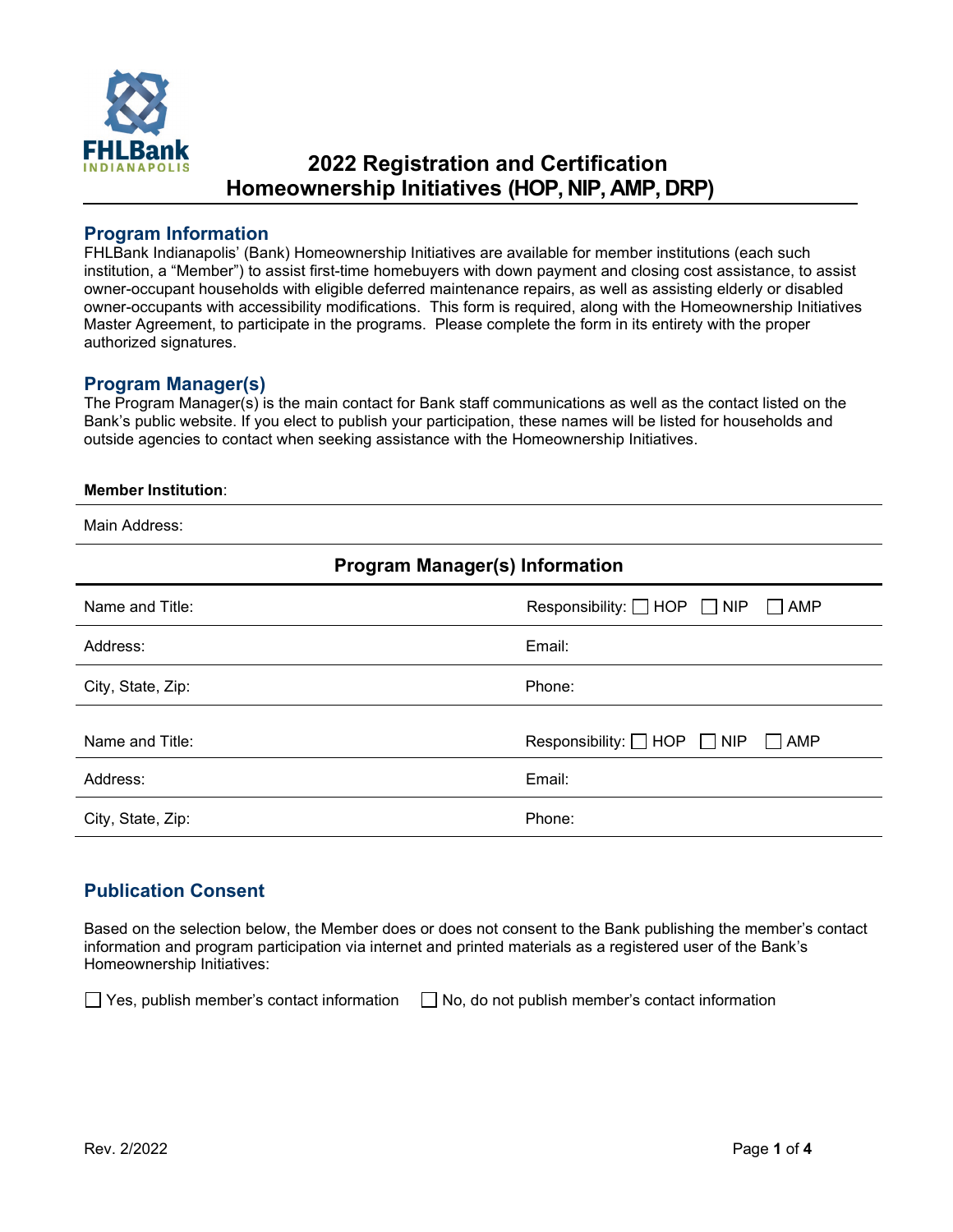# **Program Certifications**

Member will be responsible for all terms, conditions and requirements outlined in the AHP Implementation Plan, the *Homeownership Initiatives Master Agreement* and this *Homeownership Initiatives Registration and Certification* (together, the "Agreement") and hereby agrees to the following certifications and program updates:

- **Member Eligibility.** The Member certifies to be a current member of and eligible to borrow from the Bank to participate.
- **Household Eligibility.**
	- $\circ$  The Member certifies that upon enrollment, all grant recipients meet income restrictions and all other requirements, depending on the type of funding provided, as outlined in the AHP Implementation Plan and the AHP Regulation 12 CFR Part 1291 which govern these programs.
	- $\circ$  For HOP recipients, the Member will ensure that HOP recipients complete the required homeownership or homebuyer counseling/education as outlined in the program guidelines of the AHP Implementation Plan.
	- $\circ$  For HOP grants, the Member will ensure that homebuyers meet the definition of "first-time" homebuyer" as defined in the AHP Implementation Plan.
- **Financing Costs.** The rate of interest, points, fees and any other charges for all loans that are made with the program funds shall not exceed a reasonable market rate of interest, points, fees and other charges for loans of similar maturity, terms and risk.
- **Property Retention Requirements.** The Member certifies and acknowledges that Bank's current Real Estate Retention Agreement must be recorded on every property that receives a Bank grant for the purpose of purchasing the property. The Real Estate Retention Agreement may not be modified without prior approval from the Bank. The Member must ensure that grant recipients are adequately advised of the five-year retention period and events that may result in a recapture of the subsidy. In addition, the Member must ensure that the Real Estate Retention Agreement and settlement statements are properly executed by all owners on the legal title.
- **Property Documentation Requirements**. The Member must maintain project files with all applicable information for all grant recipients (regardless of whether the Member has initiated the loan), including, at a minimum, proof of income verification, recorded Real Estate Retention Agreement, settlement statements, evidence of homeownership or homebuyer counseling/education, cost validation for rehabilitation expenses and matching funds documentation.
- **Fraud and Misconduct Reporting**. The Member certifies that it is not aware of any instances of fraud, criminal conduct or other misconduct associated with the Bank's Homeownership Initiatives. If the Member believes that any fraud, criminal conduct or other misconduct has occurred associated with the Bank's Homeownership Initiatives, the Member shall promptly report it to: AML officer@fhlbi.com.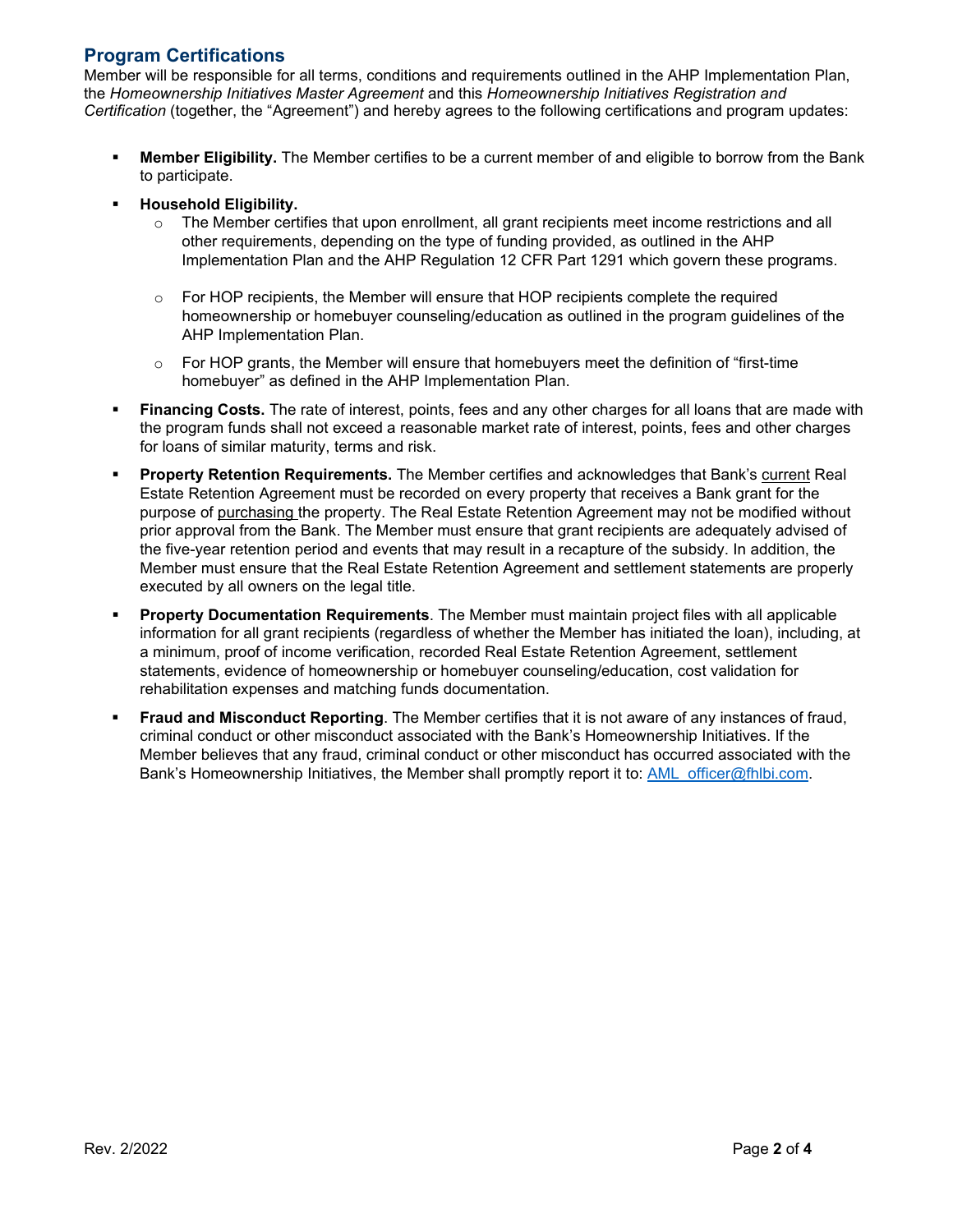# **FHLBI.GIVES User Registration**

All applications for the Homeownership Initiatives must be submitted through the FHLBI .GIVES electronic platform. There are two Member roles in this platform:

- **Submitter** can assemble applications, follow up on questions from the Bank, and submit returns of funds to the Bank. Unless designated as an Authorized Signer below, users will be enrolled as Submitters.
- **Authorized Signer** can perform all tasks available to the Submitter and must review and certify all new applications before they are submitted to the Bank. **This person is not required to be listed on the Member's Certified Resolution for Advances held at the Bank.**

The Submitter(s) and Authorized Signer(s) designated below may only access the FHLBI .GIVES platform for the purposes of the Agreement. Member shall not do any of the following, and shall cause each of the Submitter(s) and Authorized Signer(s) not to do any of the following: (a) directly or indirectly grant access to the FHLBI .GIVES portal to or for the benefit of any third party (including in a time-sharing or service bureau environment); (b) change, modify or alter the FHLBI .GIVES platform; (c) attempt to interfere with or intentionally disrupt use of the FHLBI .GIVES platform; (d) disclose any passwords or other security or authentication device with respect to the FHLBI .GIVES platform to any non-authorized party; (e) use the FHLBI .GIVES platform in any manner which violates applicable laws or regulation, including but not limited to any applicable regulation of the Federal Housing Finance Agency or any successor thereof, or is otherwise fraudulent; (f) harvest or collect any information about other users of the FHLBI .GIVES platform; or (g) remove, conceal or alter any identification, copyright or other proprietary rights, notices or labels located on the FHLBI .GIVES platform. Member is solely responsible for all activity and use of the FHLBI .GIVES platform that occurs under any account or password granted to a Submitter or Authorized Signer designated herein. Member agrees to ensure compliance with the Agreement by each user designated herein and to bear responsibility for any breach of the Agreement by any of them.

Access to the system requires dual authentication via the mobile app DUO®. All users must have a mobile phone to be registered in the system. Member agrees to be solely responsible for obtaining, maintaining and paying for all hardware, software, utilities, network access, facilities, and all telecommunications and other services and equipment (including, but not limited to, any infrastructure necessary to allow its designated users to register and perform dual authentication activities as specified in this paragraph) needed for Member and its users to access and use the FHLBI .GIVES platform and services (collectively, the "Infrastructure") and for ensuring that such Infrastructure meets the minimum requirements specified by the Bank from time to time to allow continued access to FHLBI .GIVES, including but not limited to any security requirements which might be specified by the Bank with respect to such Infrastructure.

Member shall be solely responsible for the provision, completeness and accuracy of all data and other information entered into the FHLBI .GIVES system by or on behalf of Member. Notwithstanding anything to the contrary in the Agreement, the Bank is not responsible for any error, omission, or inaccuracy of or based on or resulting from data or other information provided by or on behalf of Member.

The Bank shall provide designated users identified herein with usernames and passwords or other security credentials (collectively, the "User Credentials"). Each user must have User Credentials to access the FHLBI .GIVES platform. The Bank reserves the right to suspend or revoke User Credentials or access to or use of the platform in the event of any misuse, abuse, or failure of any user or Member to comply with the terms and conditions of the Agreement. Member (a) is responsible for protecting all User Credentials from disclosure to or discovery by third parties (including, without limitation, affiliates of Member) and any unauthorized use by third parties (including, without limitation, affiliates of Member), (b) shall not provide any User Credentials to any party other than a designated user authorized as set forth herein or updated in an amendment to this Certification which is provided to Bank from time to time, and (c) shall remain fully responsible and liable for (and in no event shall Bank be responsible or liable for) any use, including any misuse, abuse, or unauthorized use, of any User Credentials. Member shall promptly notify the Bank of any actual or suspected misuse or unauthorized use or disclosure to or discovery by third parties of any User Credentials.